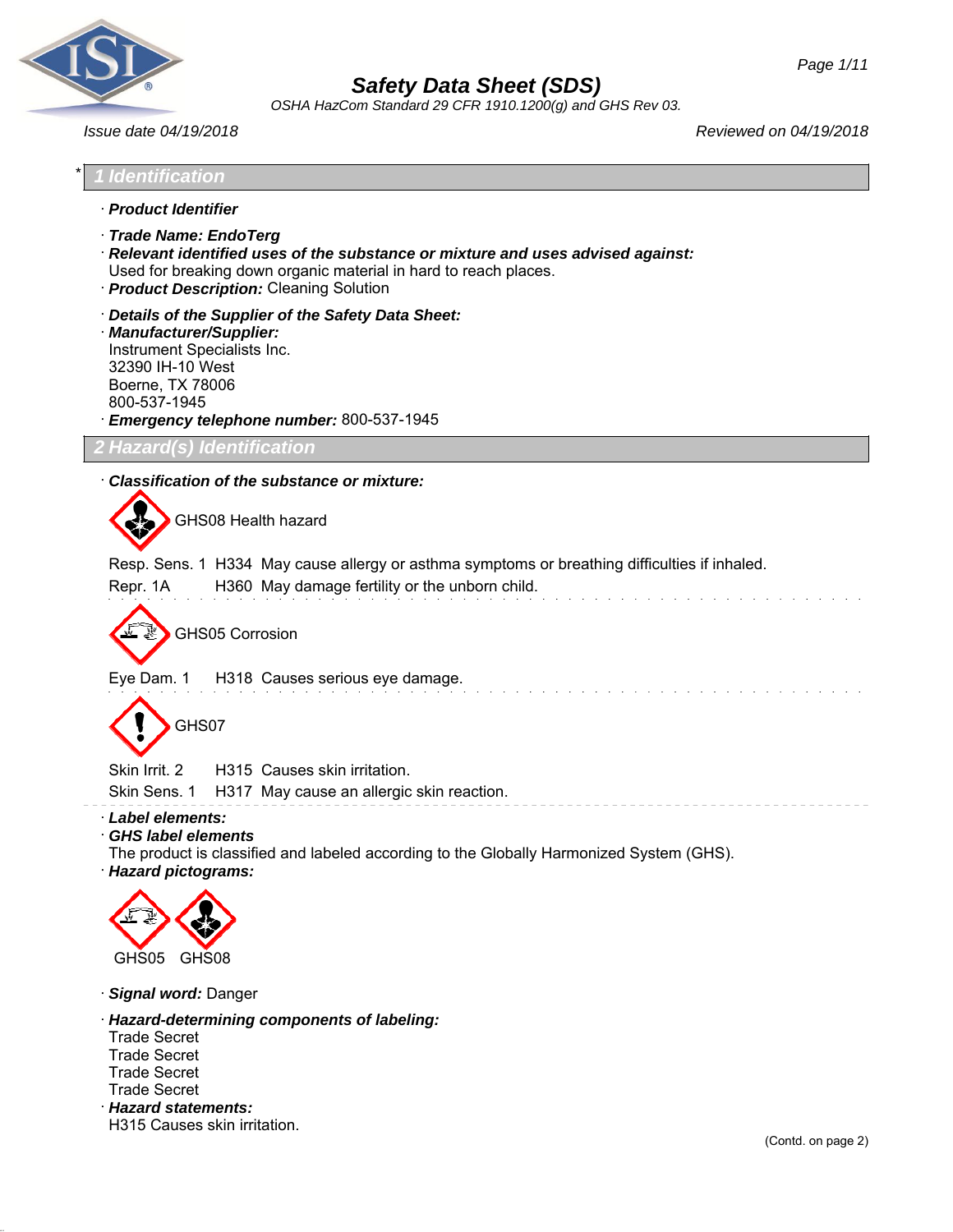

*OSHA HazCom Standard 29 CFR 1910.1200(g) and GHS Rev 03.*

# *Trade Name: EndoTerg*

*Issue date 04/19/2018 Reviewed on 04/19/2018*

| H318 Causes serious eye damage. |                                                                                                       |  |  |
|---------------------------------|-------------------------------------------------------------------------------------------------------|--|--|
|                                 | H334 May cause allergy or asthma symptoms or breathing difficulties if inhaled.                       |  |  |
|                                 | H317 May cause an allergic skin reaction.                                                             |  |  |
|                                 | H360 May damage fertility or the unborn child.                                                        |  |  |
| Precautionary statements:       |                                                                                                       |  |  |
| P201                            | Obtain special instructions before use.                                                               |  |  |
| P202                            | Do not handle until all safety precautions have been read and understood.                             |  |  |
| P261                            | Avoid breathing dust/fume/gas/mist/vapors/spray.                                                      |  |  |
| P264                            | Wash thoroughly after handling.                                                                       |  |  |
| P272                            | Contaminated work clothing must not be allowed out of the workplace.                                  |  |  |
| P280                            | Wear protective gloves/protective clothing/eye protection/face protection.                            |  |  |
| P284                            | [In case of inadequate ventilation] wear respiratory protection.                                      |  |  |
| P302+P352                       | If on skin: Wash with plenty of water.                                                                |  |  |
| P304+P341                       | If inhaled: If breathing is difficult, remove person to fresh air and keep comfortable for            |  |  |
|                                 | breathing.                                                                                            |  |  |
|                                 | P305+P351+P338 If in eyes: Rinse cautiously with water for several minutes. Remove contact lenses, if |  |  |
|                                 | present and easy to do. Continue rinsing.                                                             |  |  |
| P310                            | Immediately call a poison center/doctor.                                                              |  |  |
| P308+P313                       | IF exposed or concerned: Get medical advice/attention.                                                |  |  |
| P321                            | Specific treatment (see supplementary first aid instructions on this Safety Data Sheet).              |  |  |
| P362+P364                       | Take off contaminated clothing and wash it before reuse.                                              |  |  |
| P332+P313                       | If skin irritation occurs: Get medical advice/attention.                                              |  |  |
| P333+P313                       | If skin irritation or rash occurs: Get medical advice/attention.                                      |  |  |
| P342+P311                       | If experiencing respiratory symptoms: Call a poison center/doctor.                                    |  |  |
| P363                            | Wash contaminated clothing before reuse.                                                              |  |  |
| P405                            | Store locked up.                                                                                      |  |  |
| P <sub>501</sub>                | Dispose of contents/container in accordance with local/regional/national/international                |  |  |
|                                 | regulations.                                                                                          |  |  |
| · Unknown acute toxicity:       |                                                                                                       |  |  |
|                                 | $6.9.01$ of the mintume consiste of companion $(2.2.01)$ of unlinearing topicity                      |  |  |

6.2 % of the mixture consists of component(s) of unknown toxicity.

- · *Classification system:*
- · *NFPA ratings (scale 0 4)*



· *HMIS-ratings (scale 0 - 4)*



· *Hazard(s) not otherwise classified (HNOC):* None known

*3 Composition/Information on Ingredients*

- · *Chemical characterization: Mixtures*
- · *Description:* Mixture: consisting of the following components.
- · *Dangerous Components:*

Trade Secret 15-35%

(Contd. on page 3)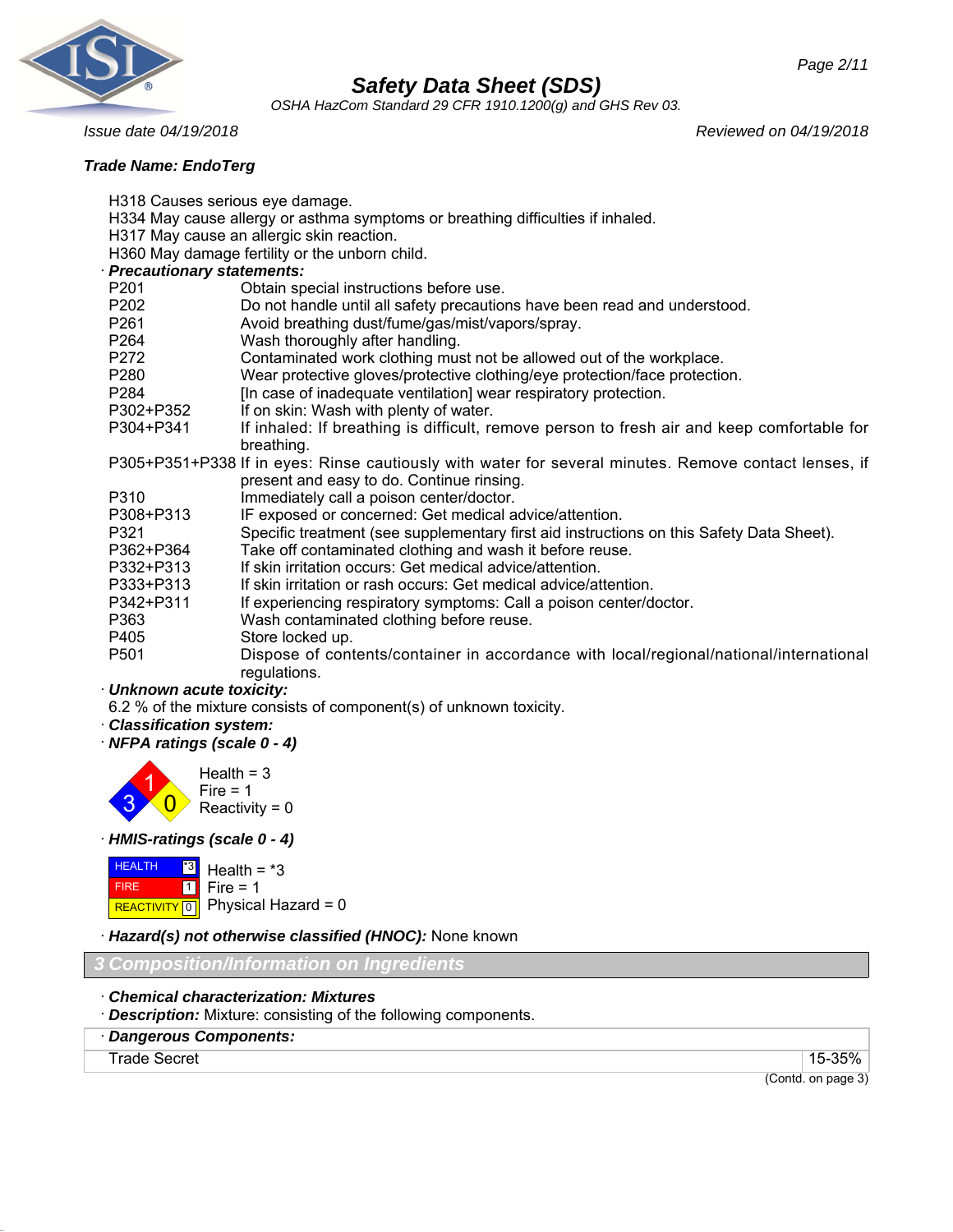

*OSHA HazCom Standard 29 CFR 1910.1200(g) and GHS Rev 03.*

*Issue date 04/19/2018 Reviewed on 04/19/2018*

# *Trade Name: EndoTerg*

| <b>Trade Secret</b>                                                           | 5-10%     |
|-------------------------------------------------------------------------------|-----------|
| Eye Dam. 1, H318; Skin Irrit. 2, H315                                         |           |
| <b>Trade Secret</b>                                                           | $2 - 12%$ |
| Resp. Sens. 1, H334; Eye Dam. 1, H318; O Skin Irrit. 2, H315; STOT SE 3, H335 |           |
| <b>Trade Secret</b>                                                           | ≤2.5%     |
| Repr. 1B, H360                                                                |           |
| <b>Trade Secret</b>                                                           | ≤2.5%     |
| Resp. Sens. 1, H334                                                           |           |
| <b>Trade Secret</b>                                                           | ≤2.5%     |
| Acute Tox. 4, H302; Eye Irrit. 2A, H319; Skin Sens. 1, H317                   |           |
|                                                                               |           |

# · *Additional information:*

The exact percentages of the ingredients of this mixture are considered to be proprietary and are withheld in accordance with the provisions of paragraph (i) of §1910.1200 of 29 CFR 1910.1200 Trade Secrets. Trade secret made in accordance with paragraph (i) of §1910.1200 of 29 CFR 1910.1200, the OSHA Hazard Communication Standard and U.S. Code of Federal Regulations.

*4 First-Aid Measures*

#### · *Description of first aid measures*

· *After inhalation:*

Supply fresh air. If required, provide artificial respiration. Consult doctor if symptoms persist.

In case of unconsciousness place patient stably in side position for transportation.

· *After skin contact:*

Immediately wash with water and soap and rinse thoroughly.

If skin irritation occurs, consult a doctor.

· *After eye contact:*

Rinse opened eye for at least 15 minutes under running water. If symptoms persist, consult a doctor.

· *After swallowing:* If swallowed and symptoms occur, consult a doctor.

- · *Information for doctor*
- · *Most important symptoms and effects, both acute and delayed:* No further relevant information available.

· *Indication of any immediate medical attention and special treatment needed:*

No further relevant information available.

# *5 Fire-Fighting Measures*

- · *Extinguishing media*
- · *Suitable extinguishing agents:*

CO₂, extinguishing powder or water spray. Fight larger fires with water spray or alcohol resistant foam. · *For safety reasons unsuitable extinguishing agents:* No further relevant information.

- 
- · *Special hazards arising from the substance or mixture:* No further relevant information available.
- · *Advice for firefighters*
- · *Special protective equipment for firefighters:*

As in any fire, wear self-contained breathing apparatus pressure-demand (NIOSH approved or equivalent) and full protective gear to prevent contact with skin and eyes.

*6 Accidental Release Measures*

· *Personal precautions, protective equipment and emergency procedures:*

Wear protective equipment. Keep unprotected persons away.

- · *Environmental precautions:*
- Dilute with plenty of water.

Do not allow to enter sewers/surface or ground water.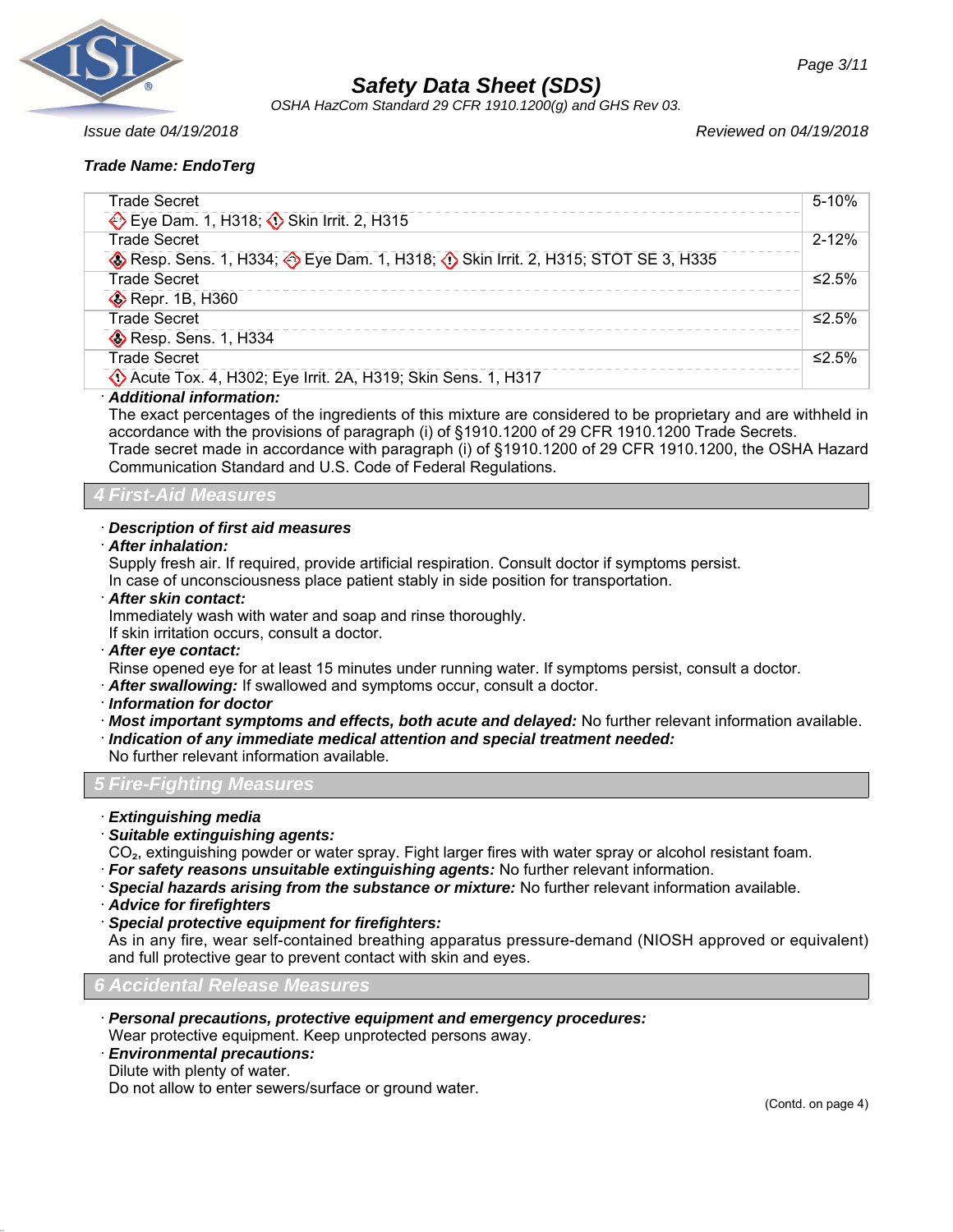

*OSHA HazCom Standard 29 CFR 1910.1200(g) and GHS Rev 03.*

*Issue date 04/19/2018 Reviewed on 04/19/2018*

## *Trade Name: EndoTerg*

## · *Methods and material for containment and cleaning up:*

Ensure adequate ventilation.

Absorb with liquid-binding material (i.e. sand, diatomite, acid binders, universal binders, sawdust). Dispose contaminated material as waste according to section 13.

#### · *Reference to other sections:*

See Section 7 for information on safe handling.

See Section 8 for information on personal protection equipment.

See Section 13 for disposal information.

## · *Protective Action Criteria for Chemicals*

| $·$ PAC-1:          |                         |                       |
|---------------------|-------------------------|-----------------------|
| <b>Trade Secret</b> |                         | $30 \text{ mg/m}^3$   |
| <b>Trade Secret</b> |                         | $6$ mg/m <sup>3</sup> |
| $·$ PAC-2:          |                         |                       |
| <b>Trade Secret</b> | 1,300 mg/m <sup>3</sup> |                       |
| <b>Trade Secret</b> | $23$ mg/m <sup>3</sup>  |                       |
| $·$ PAC-3:          |                         |                       |
| <b>Trade Secret</b> | 7,900 mg/m <sup>3</sup> |                       |
| <b>Trade Secret</b> | 830 mg/m <sup>3</sup>   |                       |

# *7 Handling and Storage*

#### · *Handling*

· *Precautions for safe handling:* Ensure good ventilation/exhaustion at the workplace. Open and handle receptacle with care.

Prevent formation of aerosols.

- · *Information about protection against explosions and fires:* Keep protective respiratory device available.
- · *Conditions for safe storage, including any incompatibilities*
- · *Storage*
- · *Requirements to be met by storerooms and receptacles:* Store in a cool, dry place.

· *Information about storage in one common storage facility:* Not required.

- · *Further information about storage conditions:* Keep receptacle tightly sealed.
- · *Specific end use(s):* No further relevant information available.

# *8 Exposure Controls/Personal Protection*

· *Additional information about design of technical systems:* No further data; see section 7.

· *Control parameters:*

# · *Components with occupational exposure limits:*

The following constituents are the only constituents of the product which have a PEL, TLV or other recommended exposure limit.

At this time, the other constituents have no known exposure limits.

|            | <b>Trade Secret</b>                                     |
|------------|---------------------------------------------------------|
|            | WEEL Long-term value: 10 mg/m <sup>3</sup>              |
|            | <b>Trade Secret</b>                                     |
| <b>REL</b> | Short-term value: 0.00006* mg/m <sup>3</sup><br>*60-min |

(Contd. on page 5)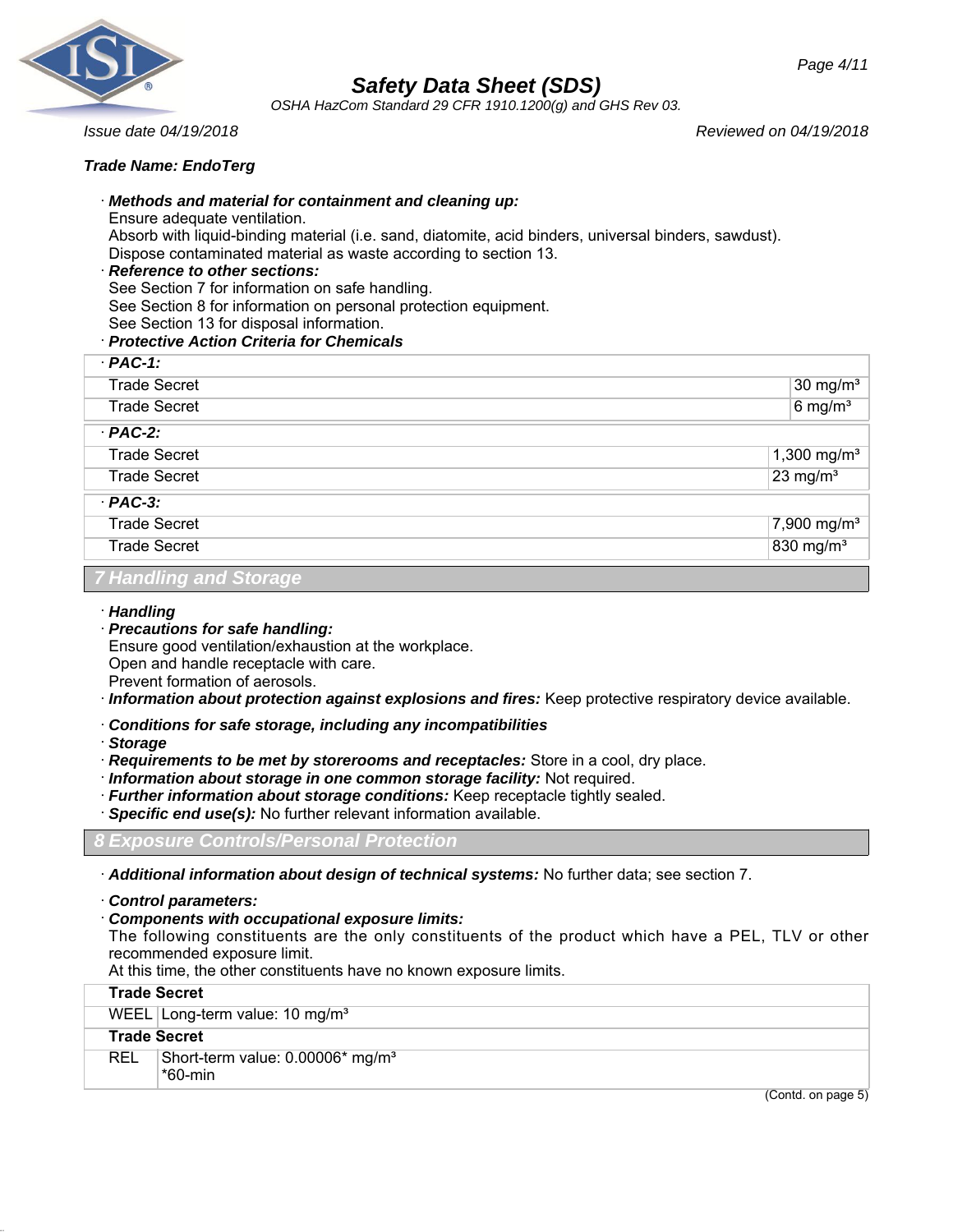

*OSHA HazCom Standard 29 CFR 1910.1200(g) and GHS Rev 03.*

## *Trade Name: EndoTerg*

*Issue date 04/19/2018 Reviewed on 04/19/2018*

| TLV | Ceiling limit value: 0.00006 mg/m <sup>3</sup><br>as 100% crystalline active pure enzyme                                                                                                   |
|-----|--------------------------------------------------------------------------------------------------------------------------------------------------------------------------------------------|
|     | <b>Trade Secret</b>                                                                                                                                                                        |
| TLV | Short-term value: 6* mg/m <sup>3</sup><br>Long-term value: 2* mg/m <sup>3</sup><br>*as inhalable fraction                                                                                  |
|     | Additional information: The lists that were valid during the creation of this SDS were used as basis.                                                                                      |
|     | · Exposure controls:<br>· Personal protective equipment<br><b>General protective and hygienic measures:</b><br>The usual precautionary measures for handling chemicals should be followed. |

Keep away from foodstuffs, beverages and feed.

Immediately remove all soiled and contaminated clothing and wash before reuse.

Wash hands before breaks and at the end of work.

Store protective clothing separately.

Avoid contact with the eyes and skin.

- · *Breathing equipment:* Not required.
- · *Protection of hands:*



Protective gloves

The glove material has to be impermeable and resistant to the product/ the substance/ the preparation. Due to missing tests no recommendation to the glove material can be given for the product/ the preparation/ the chemical mixture.

Select glove material based on penetration times, rates of diffusion and degradation.

#### · *Material of gloves:*

The selection of the suitable gloves does not only depend on the material, but also on further marks of quality and varies from manufacturer to manufacturer. As the product is a preparation of several substances, the resistance of the glove material cannot be calculated in advance and has therefore to be checked prior to the application.

#### · *Penetration time of glove material:*

The exact break-through time has to be determined and observed by the manufacturer of the protective gloves.

#### · *Eye protection:*



Tightly sealed goggles

# *9 Physical and Chemical Properties*

- · *Information on basic physical and chemical properties*
- · *General Information*
- · *Appearance:*

- 
- 
- · **Odor threshold:** Not determined.

*Form:* Liquid Light yellow · **Odour:** Citrus

(Contd. on page 6)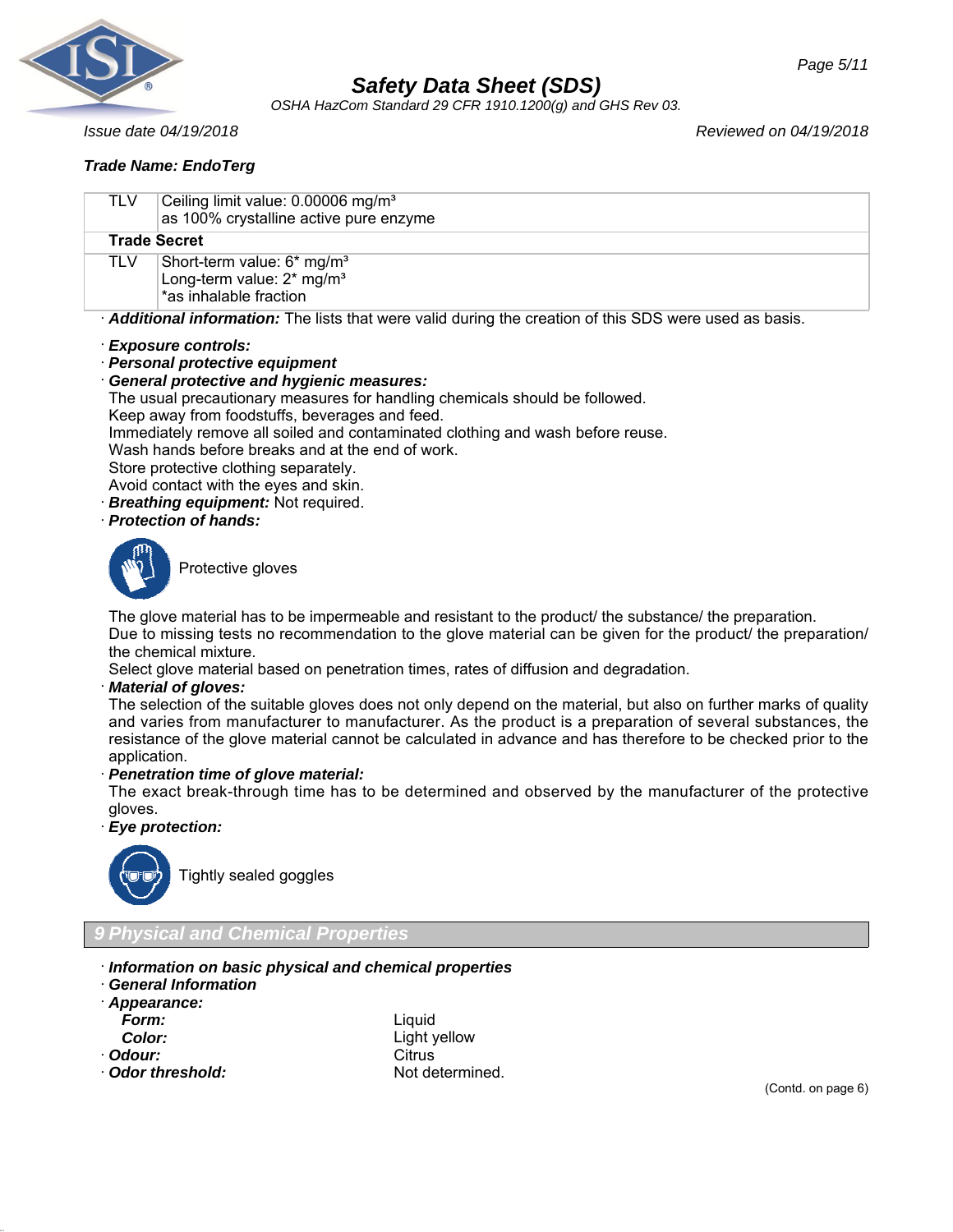

*OSHA HazCom Standard 29 CFR 1910.1200(g) and GHS Rev 03.*

#### *Trade Name: EndoTerg*

*Issue date 04/19/2018 Reviewed on 04/19/2018*

| <b>Change in condition</b>                                 |                                               |
|------------------------------------------------------------|-----------------------------------------------|
| <b>Melting point/Melting range:</b>                        | Not determined.                               |
| <b>Boiling point/Boiling range:</b>                        | 83 °C (181.4 °F)                              |
| · Flash point:                                             | 99 °C (210.2 °F)                              |
| · Flammability (solid, gaseous):                           | Not applicable.                               |
| · Ignition temperature:                                    | 317 °C (602.6 °F)                             |
| Decomposition temperature:                                 | Not determined.                               |
| · Auto igniting:                                           | Product is not self-igniting.                 |
| Danger of explosion:                                       | Product does not present an explosion hazard. |
| <b>Explosion limits:</b>                                   |                                               |
| Lower:                                                     | $0.0$ Vol %<br>12.6 Vol %                     |
| <b>Upper:</b>                                              |                                               |
| $\cdot$ Vapor pressure @ 20 °C (68 °F):                    | 23 hPa (17.3 mm Hg)                           |
| · Density:                                                 |                                               |
| <b>Relative density:</b><br>Vapor density:                 | Not determined.<br>Not determined.            |
| <b>Evaporation rate:</b>                                   | Not determined.                               |
| · Solubility in / Miscibility with:                        |                                               |
| Water:                                                     | Fully miscible.                               |
| · Partition coefficient (n-octanol/water): Not determined. |                                               |
| · Viscosity:                                               |                                               |
| Dynamic:                                                   | Not determined.                               |
| <b>Kinematic:</b>                                          | Not determined.                               |
| · Solvent content:                                         | 15.8 %                                        |
| <b>Organic solvents:</b><br><b>VOC content:</b>            | 15.8 %                                        |
| <b>Solids content:</b>                                     | 13.6 %                                        |
| Other information:                                         | No further relevant information available.    |
| 10 Stability and Reactivity                                |                                               |

· *Reactivity:* No further relevant information available.

· *Chemical stability:* Stable under normal conditions.

· *Thermal decomposition / conditions to be avoided:* No decomposition if used according to specifications.

· *Possibility of hazardous reactions:* No dangerous reactions known.

· *Conditions to avoid:* No further relevant information available.

· *Incompatible materials:* No further relevant information available.

· *Hazardous decomposition products:* No dangerous decomposition products known.

(Contd. on page 7)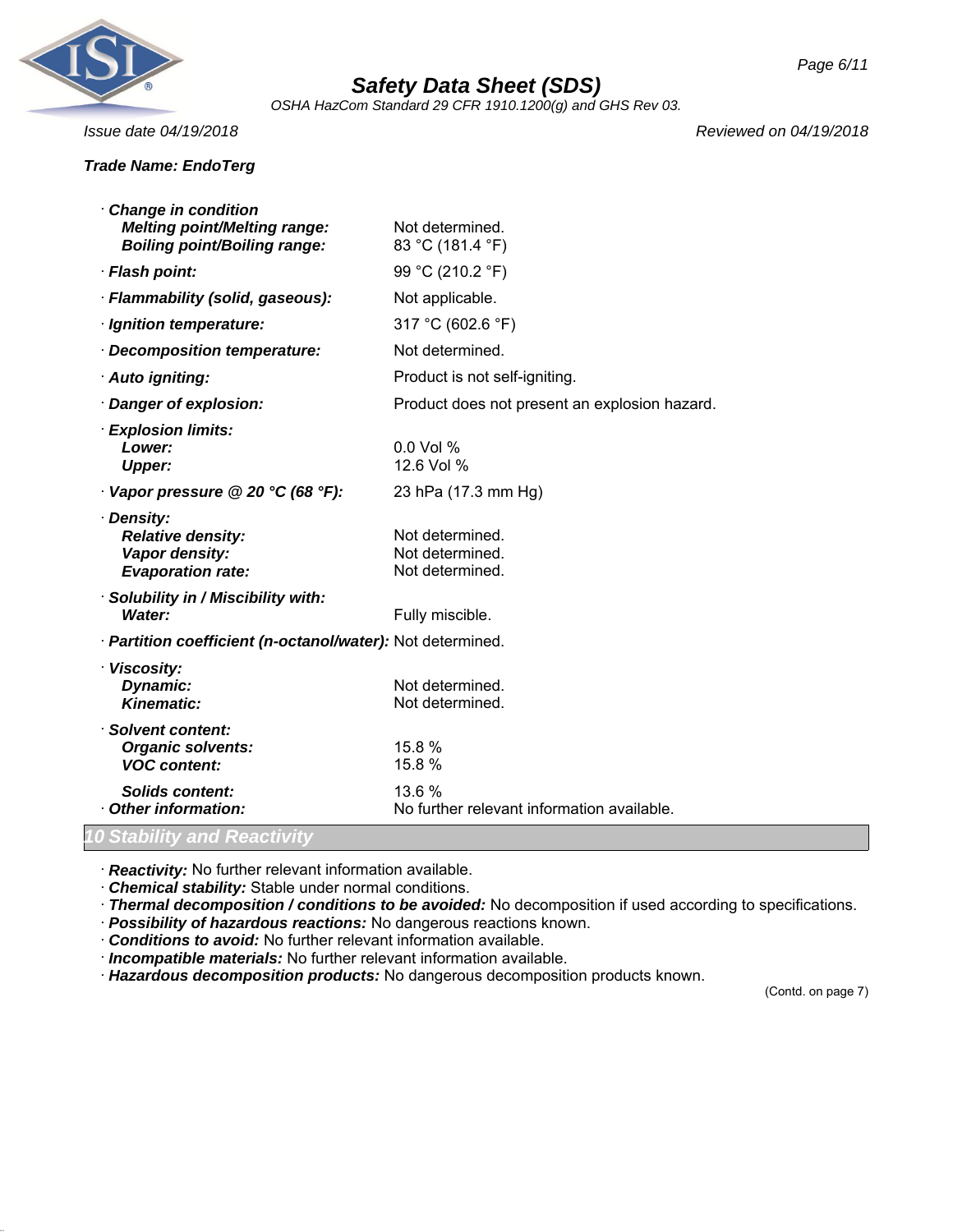

*OSHA HazCom Standard 29 CFR 1910.1200(g) and GHS Rev 03.*

*Issue date 04/19/2018 Reviewed on 04/19/2018*

*Trade Name: EndoTerg*

# *Toxicological Information*

|  |  |  | · Information on toxicological effects: |  |
|--|--|--|-----------------------------------------|--|
|--|--|--|-----------------------------------------|--|

# · *Acute toxicity:*

| LD/LC50 values that are relevant for classification: |                          |                          |  |
|------------------------------------------------------|--------------------------|--------------------------|--|
|                                                      | <b>Trade Secret</b>      |                          |  |
| Oral                                                 | LD <sub>50</sub>         | 20,000 mg/kg (Rat)       |  |
| Dermal                                               | LD <sub>50</sub>         | 20,800 mg/kg (Rabbit)    |  |
|                                                      | Inhalative LC50/96 hours | 52,930 mg/l (Pimephales) |  |
|                                                      | Intravenous              | 6,630 mg/kg (Mouse)      |  |
|                                                      |                          | 6,423 mg/kg (Rat)        |  |
|                                                      |                          | 6,500 mg/kg (Rabbit)     |  |
| <b>Trade Secret</b>                                  |                          |                          |  |
| Oral                                                 | LD <sub>50</sub>         | 3,700 mg/kg (Rat)        |  |
| <b>Trade Secret</b>                                  |                          |                          |  |
| Oral                                                 | LD <sub>50</sub>         | 2,660 mg/kg (Rat)        |  |
| <b>Trade Secret</b>                                  |                          |                          |  |
| Oral                                                 | LD50                     | >7,500 mg/kg (Rat)       |  |
| <b>Trade Secret</b>                                  |                          |                          |  |
| Oral                                                 | LD <sub>50</sub>         | 1,020 mg/kg (Rat)        |  |
| Inhalative   LC50/4 h                                |                          | 0.8 mg/l (Trout) (96 hr) |  |

# · *Primary irritant effect:*

#### · *On the skin:*

Irritant to skin and mucous membranes. May cause an allergic skin reaction.

#### · *On the eye:*

Strong irritant with the danger of severe eye injury.

Causes serious eye irritation.

#### · *Sensitization:*

Sensitization possible through inhalation.

Sensitization possible through skin contact.

# · *Additional toxicological information:*

The product shows the following dangers according to internally approved calculation methods for preparations:

**Harmful** Irritant

# · *Carcinogenic categories:*

| · IARC (International Agency for Research on Cancer):  |                    |
|--------------------------------------------------------|--------------------|
| None of the ingredients are listed.                    |                    |
| · NTP (National Toxicology Program):                   |                    |
| None of the ingredients are listed.                    |                    |
| OSHA-Ca (Occupational Safety & Health Administration): |                    |
| None of the ingredients are listed.                    |                    |
|                                                        | (Contd. on page 8) |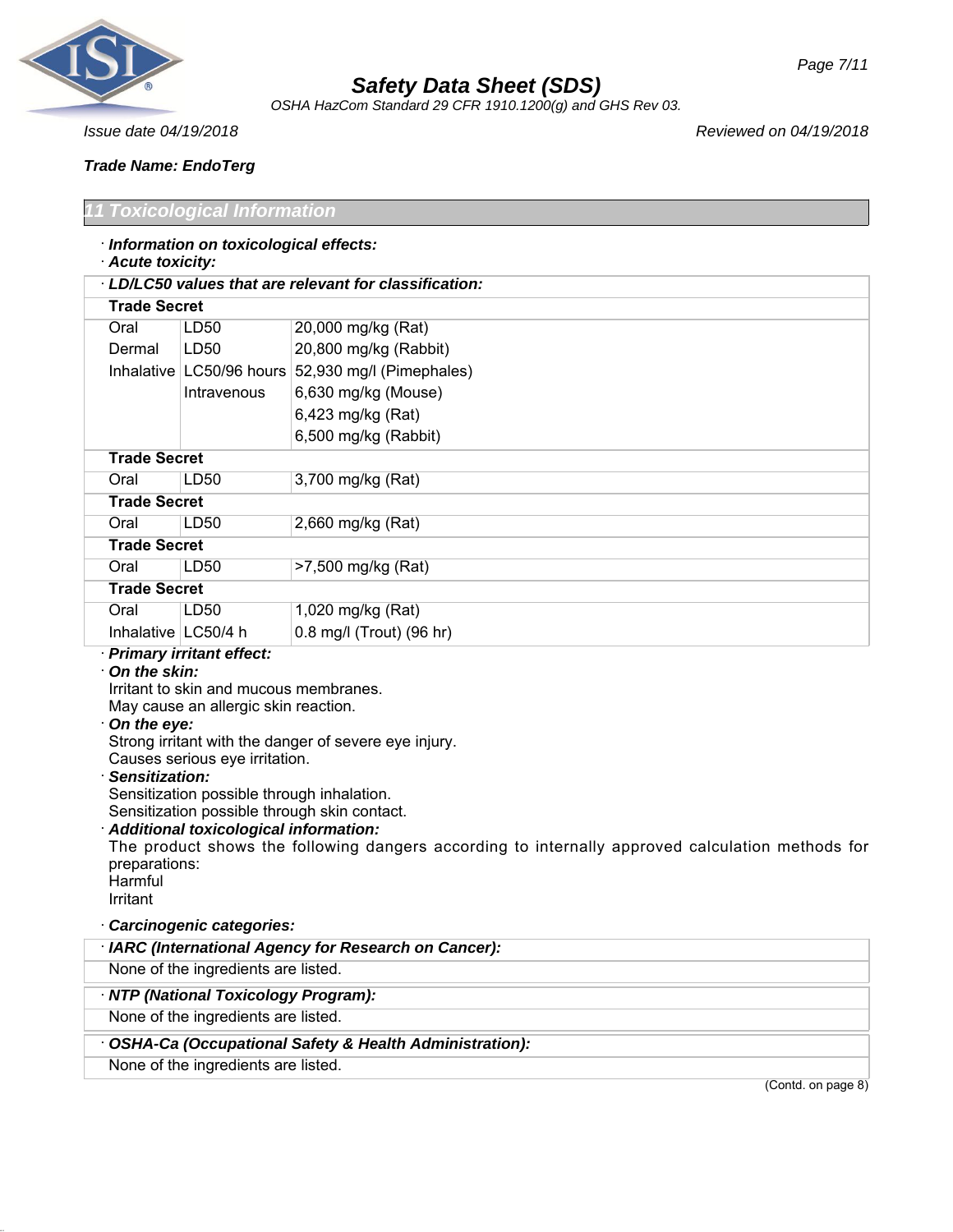

*OSHA HazCom Standard 29 CFR 1910.1200(g) and GHS Rev 03.*

*Issue date 04/19/2018 Reviewed on 04/19/2018*

## *Trade Name: EndoTerg*

*12 Ecological Information*

- · *Toxicity:*
- · *Aquatic toxicity:*

#### **Trade Secret**

EC50 >10,000 mg/l (Daphnia)

#### **Trade Secret**

- EC50 4.4 mg/l (Daphnia) (48 hr)
- · *Persistence and degradability:* No further relevant information available.
- · *Behavior in environmental systems:*
- · *Bioaccumulative potential:* No further relevant information available.
- · *Mobility in soil:* No further relevant information available.
- · *Additional ecological information:*

#### · *General notes:*

Do not allow product to reach ground water, water course or sewage system. Danger to drinking water if even small quantities leak into the ground.

- · *Results of PBT and vPvB assessment:*
- · *PBT:* Not applicable.
- · *vPvB:* Not applicable.
- · *Other adverse effects:* No further relevant information available.

#### *13 Disposal Considerations*

· *Waste treatment methods*

#### · *Recommendation:*

Must not be disposed of together with household garbage. Do not allow product to reach sewage system. Observe all federal, state and local environmental regulations when disposing of this material.

- · *Uncleaned packagings*
- · *Recommendation:* Disposal must be made according to official regulations.
- **Recommended cleansing agent:** Water, if necessary with cleansing agents.

# *14 Transport Information*

| · UN-Number:                                 |                        |
|----------------------------------------------|------------------------|
| · DOT, ADR/ADN, ADN, IMDG, IATA              | Non-Regulated Material |
| · UN proper shipping name:                   |                        |
| · DOT, ADR/ADN, ADN, IMDG, IATA              | Non-Regulated Material |
| · Transport hazard class(es):                |                        |
| · DOT, ADR/ADN, ADN, IMDG, IATA              |                        |
| · Class:                                     | Non-Regulated Material |
| · Packing group:                             |                        |
| · DOT, ADR/ADN, IMDG, IATA                   | Non-Regulated Material |
| · Environmental hazards:                     | Not applicable.        |
| · Special precautions for user:              | Not applicable.        |
| · Transport in bulk according to Annex II of |                        |
| <b>MARPOL73/78 and the IBC Code:</b>         | Not applicable.        |

· **UN "Model Regulation":** Non-Regulated Material

(Contd. on page 9)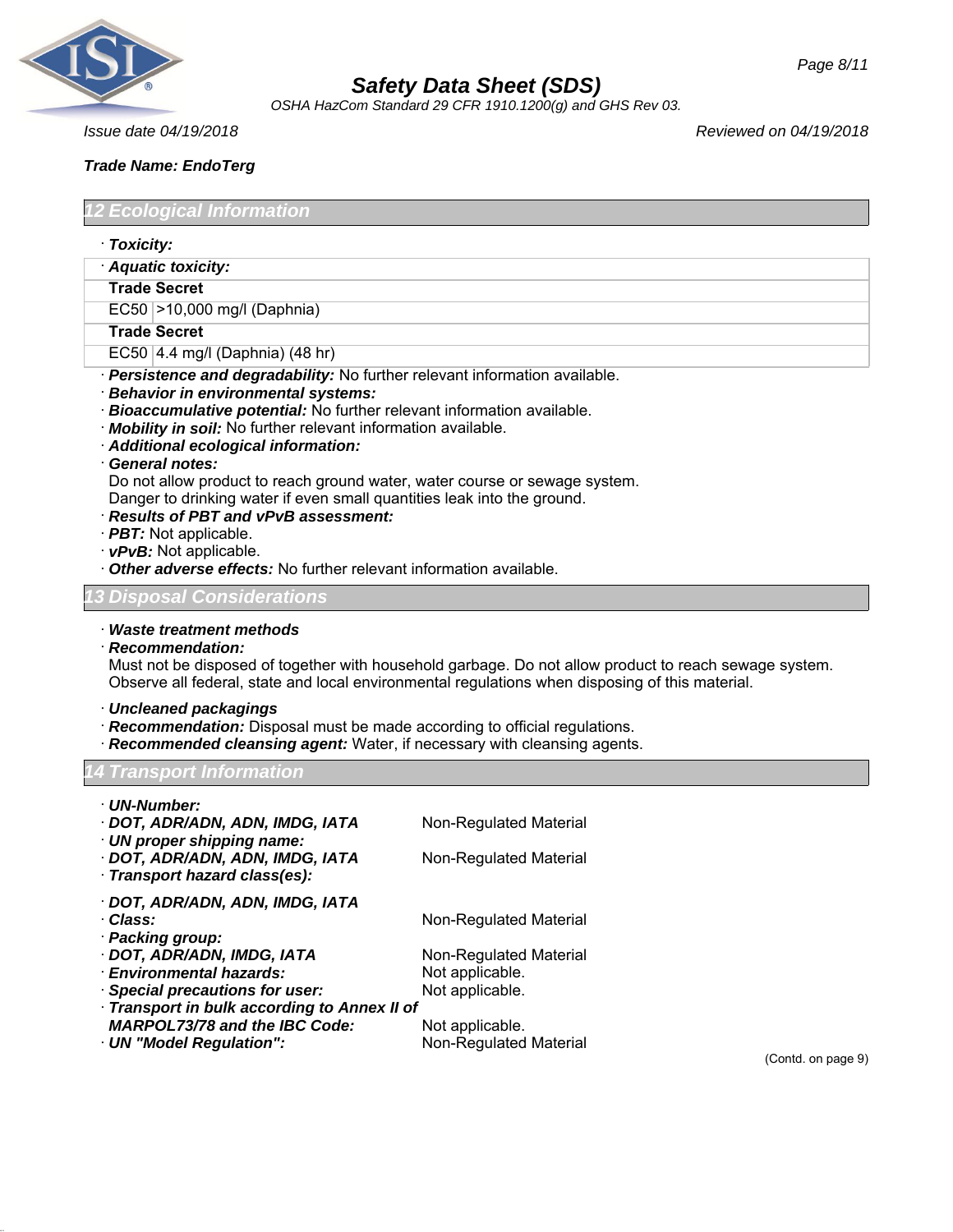

*OSHA HazCom Standard 29 CFR 1910.1200(g) and GHS Rev 03.*

*Issue date 04/19/2018 Reviewed on 04/19/2018*

*Trade Name: EndoTerg*

#### *15 Regulatory Information*

- · *Safety, health and environmental regulations/legislation specific for the substance or mixture:* · *SARA (Superfund Amendments and Reauthorization):*
- · *Section 355 (extremely hazardous substances):* None of the ingredients are listed. · *Section 313 (Specific toxic chemical listings):* None of the ingredients are listed. · *TSCA (Toxic Substances Control Act):* Trade Secret Trade Secret Trade Secret Trade Secret Trade Secret Trade Secret Trade Secret · *TSCA new (21st Century Act) (Substances not listed)* Trade Secret · *California Proposition 65:* · *Chemicals known to cause cancer:* None of the ingredients are listed. · *Chemicals known to cause reproductive toxicity for females:* None of the ingredients are listed. · *Chemicals known to cause reproductive toxicity for males:* None of the ingredients are listed. · *Chemicals known to cause developmental toxicity:* None of the ingredients are listed. · *New Jersey Right-to-Know List:* Trade Secret · *New Jersey Special Hazardous Substance List:* None of the ingredients are listed. · *Pennsylvania Right-to-Know List:* Trade Secret · *Pennsylvania Special Hazardous Substance List:* None of the ingredients are listed. · *Carcinogenic categories:* · *EPA (Environmental Protection Agency):* Trade Secret **I** (oral) **I** (oral) · *TLV (Threshold Limit Value established by ACGIH):* Trade Secret A4
	- · *NIOSH-Ca (National Institute for Occupational Safety and Health):* None of the ingredients are listed.

(Contd. on page 10)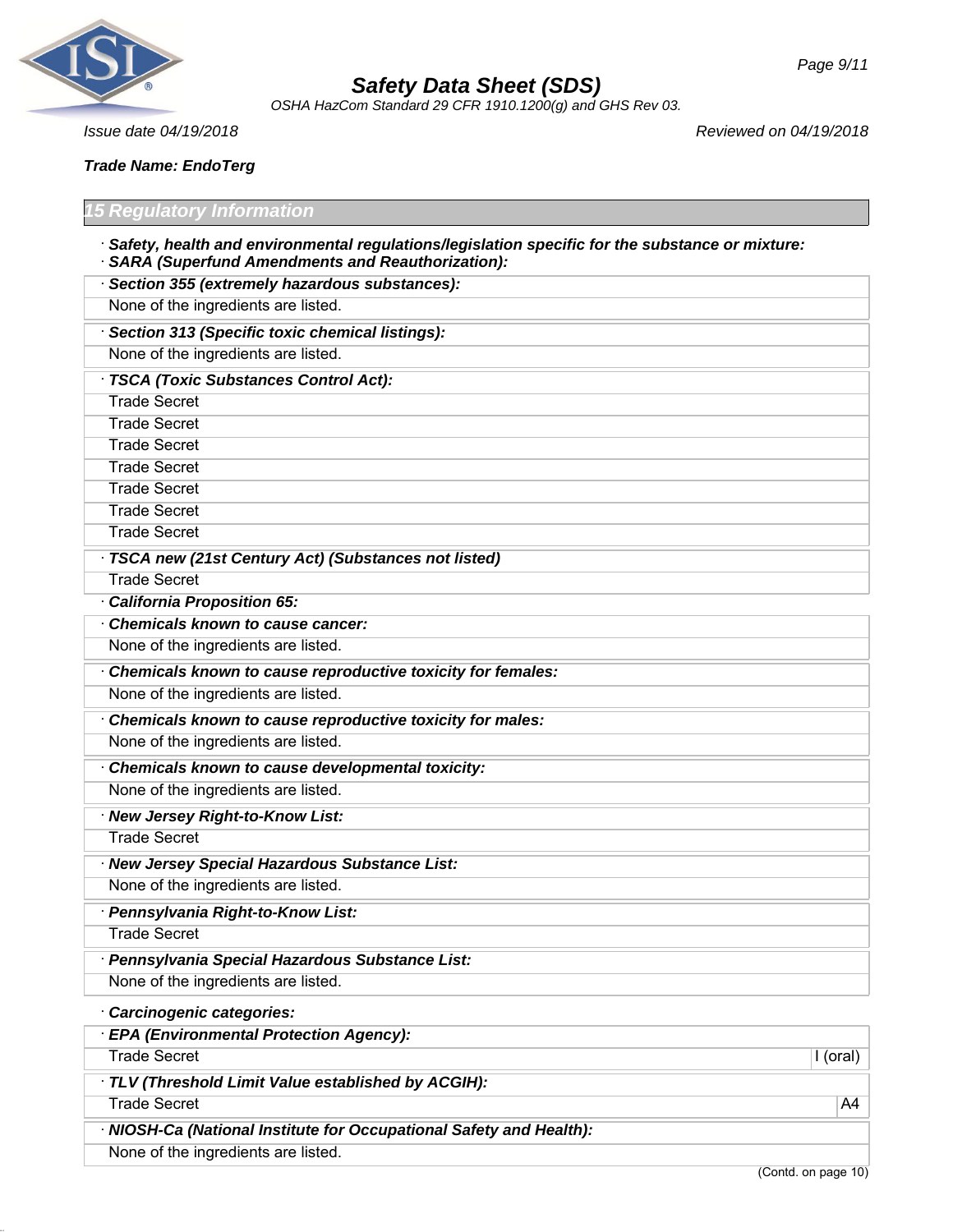

*OSHA HazCom Standard 29 CFR 1910.1200(g) and GHS Rev 03.*

*Issue date 04/19/2018 Reviewed on 04/19/2018*

*Page 10/11*

# *Trade Name: EndoTerg*

#### · *GHS label elements*

The product is classified and labeled according to the Globally Harmonized System (GHS).

· *Hazard pictograms:*



· *Signal word:* Danger

| signar nora: Dango                                                                                    |                                                                                                                                                    |
|-------------------------------------------------------------------------------------------------------|----------------------------------------------------------------------------------------------------------------------------------------------------|
| <b>Trade Secret</b>                                                                                   | Hazard-determining components of labeling:                                                                                                         |
| <b>Trade Secret</b>                                                                                   |                                                                                                                                                    |
| <b>Trade Secret</b><br><b>Trade Secret</b>                                                            |                                                                                                                                                    |
| <b>Hazard statements:</b>                                                                             |                                                                                                                                                    |
| H315 Causes skin irritation.                                                                          |                                                                                                                                                    |
| H318 Causes serious eye damage.                                                                       |                                                                                                                                                    |
|                                                                                                       | H334 May cause allergy or asthma symptoms or breathing difficulties if inhaled.                                                                    |
|                                                                                                       | H317 May cause an allergic skin reaction.                                                                                                          |
|                                                                                                       | H360 May damage fertility or the unborn child.                                                                                                     |
| <b>Precautionary statements:</b>                                                                      |                                                                                                                                                    |
| P201                                                                                                  | Obtain special instructions before use.                                                                                                            |
| P202                                                                                                  | Do not handle until all safety precautions have been read and understood.                                                                          |
| P261                                                                                                  | Avoid breathing dust/fume/gas/mist/vapors/spray.                                                                                                   |
| P264                                                                                                  | Wash thoroughly after handling.                                                                                                                    |
| P272                                                                                                  | Contaminated work clothing must not be allowed out of the workplace.                                                                               |
| P280                                                                                                  | Wear protective gloves/protective clothing/eye protection/face protection.                                                                         |
| P284                                                                                                  | [In case of inadequate ventilation] wear respiratory protection.                                                                                   |
| P302+P352                                                                                             | If on skin: Wash with plenty of water.                                                                                                             |
| P304+P341                                                                                             | If inhaled: If breathing is difficult, remove person to fresh air and keep comfortable for<br>breathing.                                           |
| P305+P351+P338 If in eyes: Rinse cautiously with water for several minutes. Remove contact lenses, if |                                                                                                                                                    |
| P310                                                                                                  | present and easy to do. Continue rinsing.                                                                                                          |
|                                                                                                       | Immediately call a poison center/doctor.                                                                                                           |
| P308+P313<br>P321                                                                                     | IF exposed or concerned: Get medical advice/attention.<br>Specific treatment (see supplementary first aid instructions on this Safety Data Sheet). |
| P362+P364                                                                                             | Take off contaminated clothing and wash it before reuse.                                                                                           |
| P332+P313                                                                                             | If skin irritation occurs: Get medical advice/attention.                                                                                           |
| P333+P313                                                                                             | If skin irritation or rash occurs: Get medical advice/attention.                                                                                   |
| P342+P311                                                                                             | If experiencing respiratory symptoms: Call a poison center/doctor.                                                                                 |
| P363                                                                                                  | Wash contaminated clothing before reuse.                                                                                                           |
| P405                                                                                                  | Store locked up.                                                                                                                                   |
| P501                                                                                                  | Dispose of contents/container in accordance with local/regional/national/international                                                             |
|                                                                                                       | regulations.                                                                                                                                       |

# · *National regulations:*

None of the ingredients are listed.

· *Chemical safety assessment:* A Chemical Safety Assessment has not been carried out.

#### *16 Other Information*

The information and recommendations in this safety data sheet are, to the best of our knowledge, accurate as of the date of issue. Nothing herein shall be deemed to create warranty, expressed or implied, and shall not